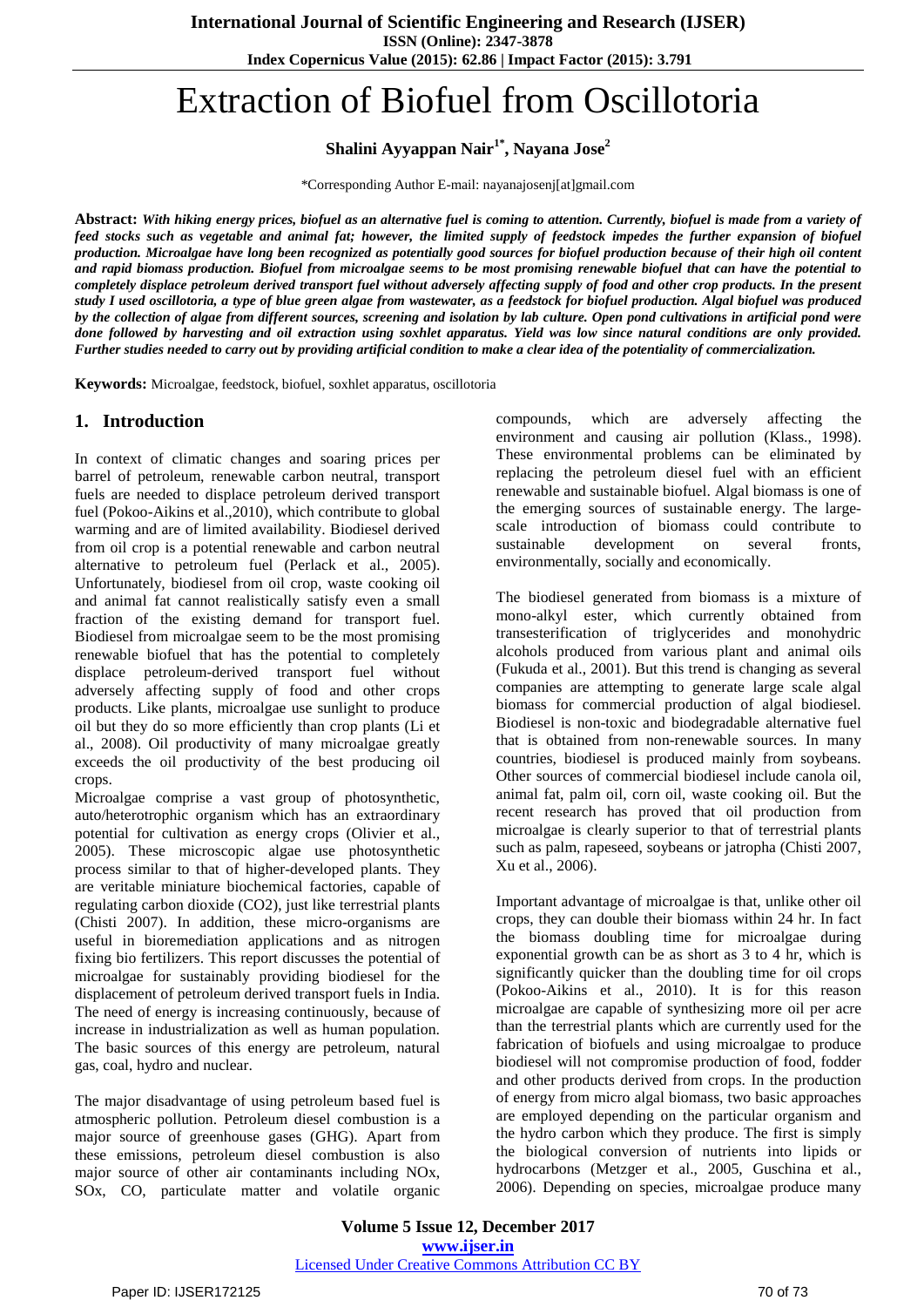different kinds of lipids, hydrocarbons and other complex oils.

The second procedure entails the thermo-chemical liquefaction of algal biomass into lipid or hydrocarbons (Becker et al., 1994, Laura et al., 2009). Lipids and hydrocarbons can normally be found throughout the micro algal biomass. They occur as membrane components, storage products, metabolites and sources of energy for microalgae. Algal strains diatoms, and cyanobacteria (categorized collectively as microalgae) have been found to contain proportionally high level of lipid (over 30%). These microalgal strains with high lipid content are of great interest in search for sustainable feedstock for production of biodiesel. The enormous amount of burning of fossil fuel has increased the CO level in the atmosphere (Wang et al., 2008), causing global warming.

Biomass is focused as an alternative energy source, as it's a renewable resource and it can fix atmospheric CO through photosynthesis. Among biomass, algae (macro and microalgae) usually have a higher photosynthetic efficiency than other biomass producing plants. Biodiesel from microalgae appears to be a feasible solution to India, for replacing petro-diesel. The estimated annual consumption of petroleum product in India is nearly about 120 million tonnes per year, and no other feedstock except microalgae has the capacity to replace this large volume of oil (Banerjee, et al., 2008). To elaborate, it has been calculated that, in order for a crop such as soybean or palm to yield enough oil capable of replacing petro-diesel completely, a very large percentage of current land available need to be utilized only for biodiesel crop production, which is quite infeasible.

For small countries, in fact it implies that all land available in the country be dedicated to biodiesel crop production. However, if the feedstock were to be algae, owing to its very high yield of oil per acre of cultivation, it has been estimated that less than 2-3 percent of total Indian cropping land is sufficient to produce enough biodiesel to replace all petrodiesel currently used in country. Clearly microalgae are superior alternative as a feedstock for large scale biodiesel production. Microalgal strains with high oil content are of great interest in search for sustainable feedstock for the production of biodiesel (Spolaore et al. 2006). Algae can have anywhere between 20-80% of oil by weight of dry mass (Metting 1996; **Spolaore et al. 2006).** 

# **2. Materials and Methods**

#### **1. Collection, screening and isolation of algae:**

Algae were randomly collected from different water source and identification of algae were done using microscope. Oscillotoria was identified from collected algae, are isolated from other algae by screening, and then stored in collection tube.

#### **2. Lab Scale Cultivation Of Algae:**

Cultivation of oscillotoria was done using Pringsheim's

soil-water media. About 50g of garden soil was added in 200ml of pond water in four 250ml conical flasks and then add 1g of CaCO<sub>3</sub> to each flask. Boil the medium for 1hour for two days. Inoculate the screened algae into the prepared medium and incubate at  $30^{\circ}$ C under sunlight.

#### **3. Large Scale Cultivation of Algae:**

Like plants, algae use the sunlight for the process of photosynthesis. Algae capture light energy through photosynthesis and convert inorganic substances into simple sugars using the captured energy. I create an artificial pond of length 1m, breadth 1m and height 1m. About 1kg of soil with 2 litres of water and 5g of  $CaCO<sub>3</sub>$ were added to the artificial tank. Then I inoculate 250g of screened and isolated wet algae to it.The biggest advantage of these open ponds is their simplicity, resulting in low production costs and low operating costs.

#### **4. Harvesting of Oscillotoria**

Harvesting of microalgae can be a single step process or two step process which involves harvesting and dewatering. Techniques for harvesting microalgae include settling or flotation, Centrifugation and filtration. I used floatation and filtration to collect algae. Then they were dried under sunlight and finally powdered to fine powder using mixer (Figure 1). This was the feedstock used for soxhlet extraction.



**Figure 1:** The pictures shows the harvesting stages of algae – wet, dried and powder form of oscillotoria respectively

#### **5. Extraction of Algal oil**

Soxhlet method was used. Oil/ fat from algae are extracted by repeated washing with n-hexane or petroleum ether, under reflux in soxhlet extractor (Figure2). It is cost effective and more economical if used at large scale.



**Figure 2:** Soxhlet extraction of biofuel from oscillotoria

**Volume 5 Issue 12, December 2017 <www.ijser.in>** [Licensed Under Creative Commons Attribution CC BY](http://creativecommons.org/licenses/by/4.0/)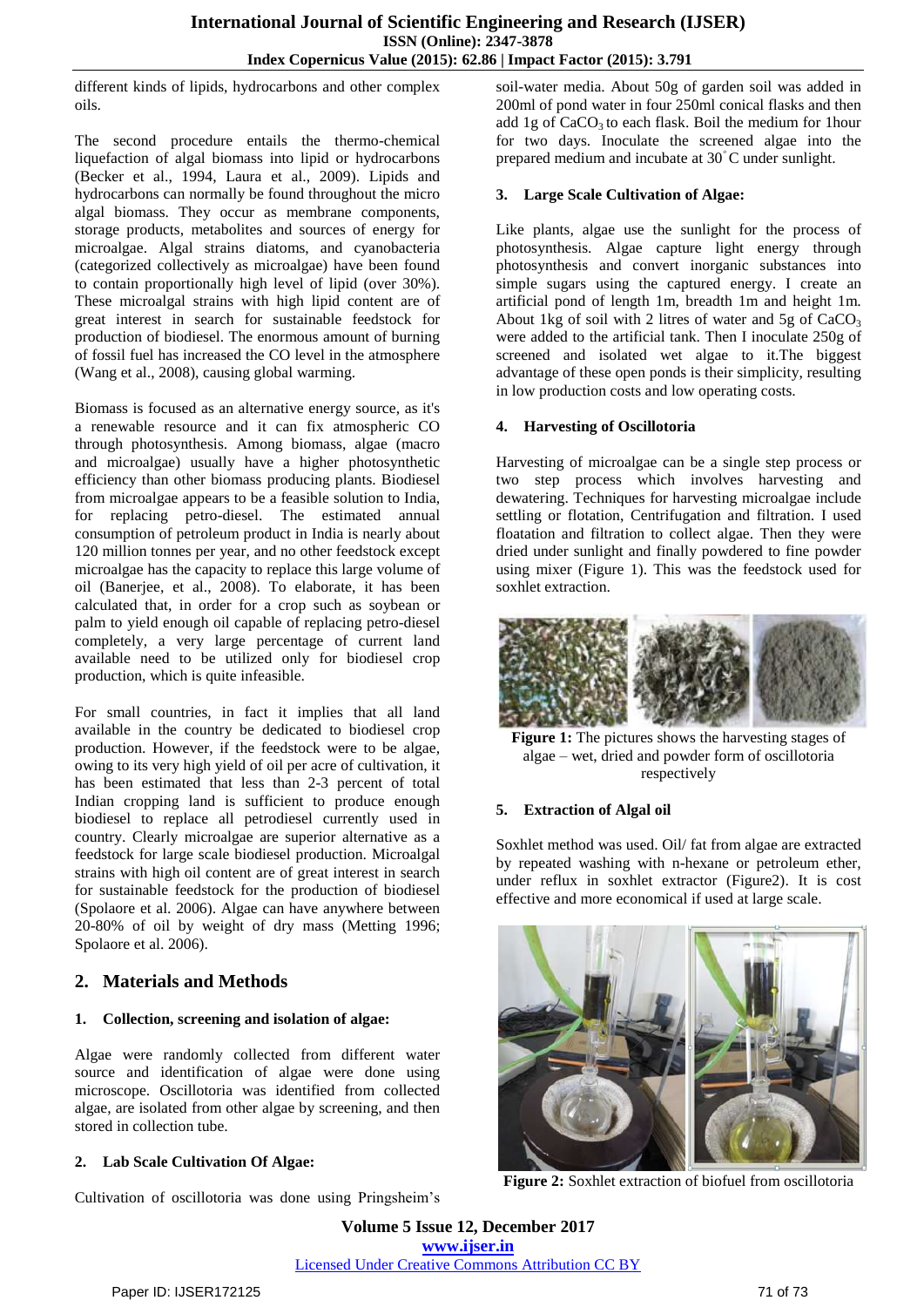## **3. Result**

Algal biofuel was obtained, but the quantity obtained was less. Algae to biodiesel have been widely discussed among experts in the petroleum industry and conservationist who are looking for a more reliable and safer source of energy that is both renewable and easy to attain. Flame test was done, and it was positive. Further characterization was not done because of low yield. Further studies needed to be carried out for characterization and estimation of biofuel.



**Figure 3:** Biofuel produced from oscillotoria

# **4. Discussion**

We know today the price of fuel is increasing day by day. Even though Government is undertaking many measures to control the situation, the situation remains the same. One of the key reasons why algae are considered as feedstock for oil is their yields. DOE (Department of Energy, Gov of USA) has reported that algae yield 30 times more energy per acre than land crops such as soybeans, and some estimate even higher yields up to 15000 gallons per acre (Wen Z, 2009).

The production cost of algal oil depends on many factors, such as yield of biomass from the culture system, oil content, scale of production systems, and cost of recovering oil from algal biomass. Currently, algal-oil production is still far more expensive than petroleum diesel fuels. Assuming the oil content of the algae to be approximately 30 percent, Chisti., 2007 determined a production cost of \$2.80 per liter (\$10.50 per gallon) of algal oil (Wen Z, 2009). This estimation did not include costs of converting algal oil to biodiesel, distribution and marketing costs for biodiesel, and taxes. At the same time, the petroleum-diesel price in Virginia was \$3.80 to \$4.50 per gallon. Whether algal oil can be an economic source for biofuel in the future is still highly dependent on the petroleum oil price. (Chisti, 2007).

Aside from keeping the earth clean and free form pollution, these algal biodiesel fuels help to utilize a resource that is available in abundance just waiting to be harnessed and exploited. Algal biofuel is an ideal biofuel candidate (Ho et al., 2010) which eventually could replace petroleum-based fuel due to several advantages (Banarjee et al., 2002), such as high oil content, high production, less land, etc. Currently, algal-biofuel production is still too expensive to be commercialized (Canakci and Van Gerpen 1999, 2001). Due to the static cost associated with oil extraction and biodiesel. A study conducted by the United States Department of Energy estimates that if algae fuel replaced all the petroleum fuel in the United States, it would require  $15,000$  square miles  $(39,000 \text{ km}^2)$  which is only 0.42% of the U.S. map (Chisti., 2007). This is less than  $\frac{1}{7}$  the area of corn harvested in the United States in 2000 (Wen Z, 2009). So let us take a step ahead and be back to nature.

# **References**

- [1] Pokoo-Aikins G, Nadim A, El-Halwagi MM, Mahalec V (2010). Design and analysis of biodiesel production from algae grown through carbon sequestration. Clean Technol. Environ. Policy 12(3):239-254.
- [2] Perlack RD, Wright LL, Turhollow AF, Graham RL, Stokes BJ, Erbach DC (2005). Biomass as Feedstock for a Bioenergy and Bioproducts Industry: The Technical Feasibility of a Billion-Ton Annual Supply. DOE/GO-102005-2135, Oak Ridge National Laboratory, Oak Ridge, TN.
- [3] Li Y, Horsman M, Wu N, Lan CQ, Dubois-Calero N (2008). Biofuels from microalgae. Biotechnol. Prog. 24:815-820.
- [4] Chisti, Y. 2007. Biodiesel from microalgae. Biotechnology Advances 25: 294–306.
- [5] Olivier, Danielo. (2005).Analgae based fuel. No. 255.
- [6] Klass, L. D. (1998). Biomass for Renewable Energy, Fuels and Chemicals.Academic Press,NewYork:1-2.
- [7] Fukuda, H., Kondo, A. and Noda H. (2001). Biodiesel fuel production by transesterification of oils. , 405-16.
- [8] Xu H, Miao X, Wu Q (2006). High quality biodiesel production from a microalga Chlorella protothecoides by heterotrophic growth in fermenters. J. Biotechnol. 126:499-507.
- [9] Wang B, Li Y, Wu N, Lan CQ (2008). CO2 mitigation using microalgae. Appl. Microbiol. Biotechnol. 79:707-718.
- [10]Metzger, P. and Largeau, C. (2005). : a rich source for hydrocarbons and related ether lipids., 486-96.
- [11] Guschina, I.A. and Harwood, J. L. (2006). Lipids and lipid metabolism in eukaryotic algae. Prog. Lipid. Res , 160-86.
- [12] Becker, E.W. (1994). In Microalgae: biotechnology and microbiology, Ed. Baddiley, J. ., Cambridge Univ. Press, Cambridge NewYork.- 198.
- [13]Laura, L. Beer., Eric, S. Boyd., John, W. Peters. and Matthew, C. Posewitz. (2009). Engineering algae for biohydrogen and biofuels production. , 264-271.
- [14]Banerjee, A., Sharma, R., Chisti, Y. and Banerjee, U. C. (2002). : a renewable source of hydrocarbons and other chemicals. , 245-79.
- [15]Spolaore, P., C. Joannis-Cassan, E. Duran, and A. Isambert. 2006. Commercial application of microalgae. Journal of Bioscience and Bioengineering 101: 87–96.
- [16]Metting, F. B. 1996. Biodiversity and application of microalgae. Journal of Industrial Microbiology 17: 477–89.
- [17]Wen Z, (2009), Microalgae as a Feedstock for Biofuel Production. Virginia Coperatiove extension, 442-886.

**Volume 5 Issue 12, December 2017 <www.ijser.in>** [Licensed Under Creative Commons Attribution CC BY](http://creativecommons.org/licenses/by/4.0/)